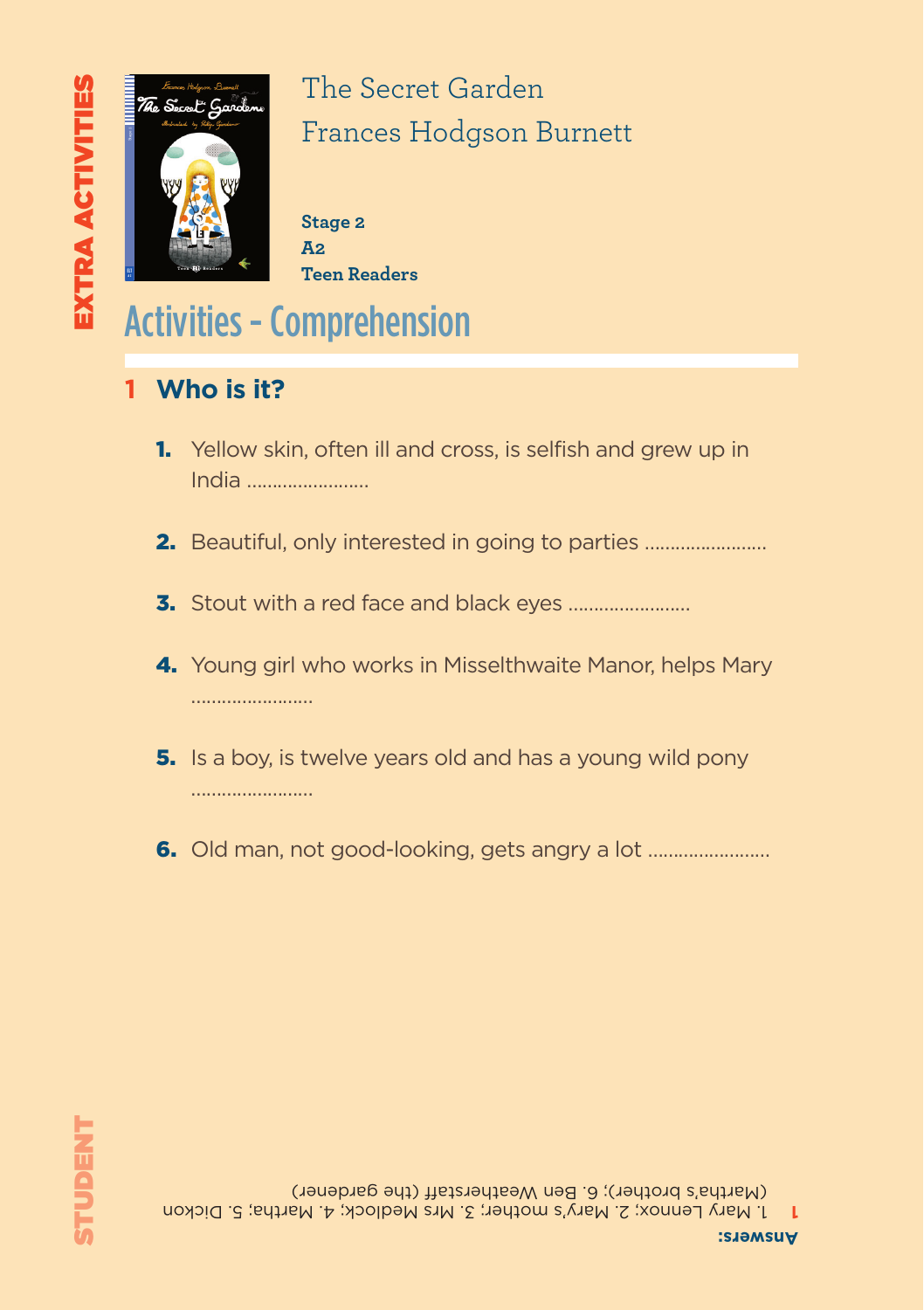

**Stage 2 A2 Teen Readers**

Activities - Vocabulary

### **2 Animals, birds and nature. Fill in the gaps with the correct word.**

gardener • kitchen gardens • orchard • robin redbreast snake • wild land

When Mary was alone in the house in India she saw a little (n) ………………………. Mary's new home in England was in miles and miles of (2) ……………………. . Around the house were (3) ……………………. , where the (4) ……………………. grew vegetables and (5) ……………………. with apple trees. Mary went to talk to the gardener and saw a bird with a red front sitting on a tree. 'That's a (6) …………………….,' said the gardener.

1. snake; 2. wild land; 3. kitchen gardens; 4. gardener; 5. orchard; **2** 6. robin redbreast.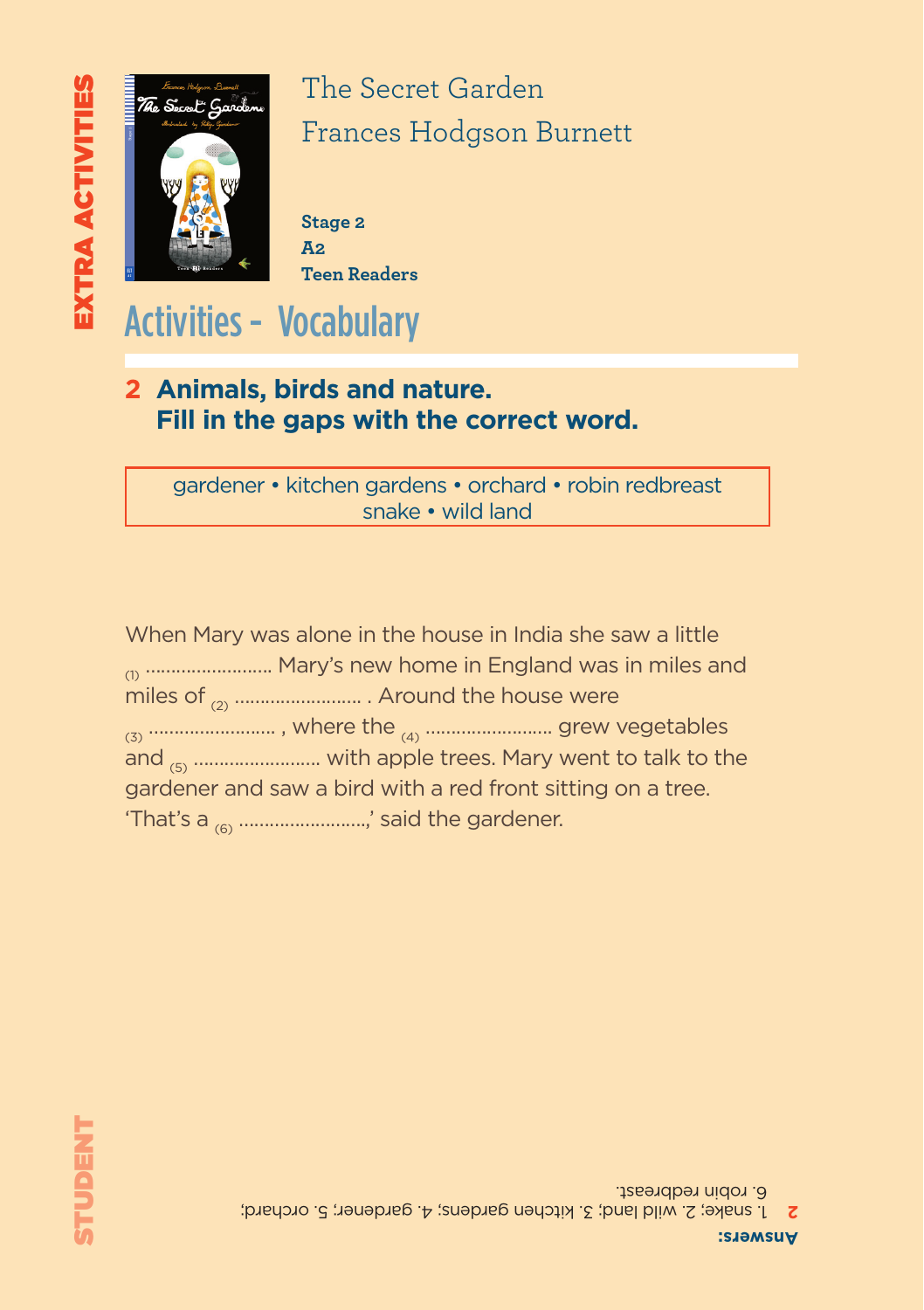

**Stage 2 A2 Teen Readers**

Writing – KET style activity

**You are Mary, write about the secret garden in your diary (about 30 words). Say what it looked like when you first found it, and what it looks like now.** 

You can start like this:

Dear Diary, When I found the secret garden, the door was locked. It ...